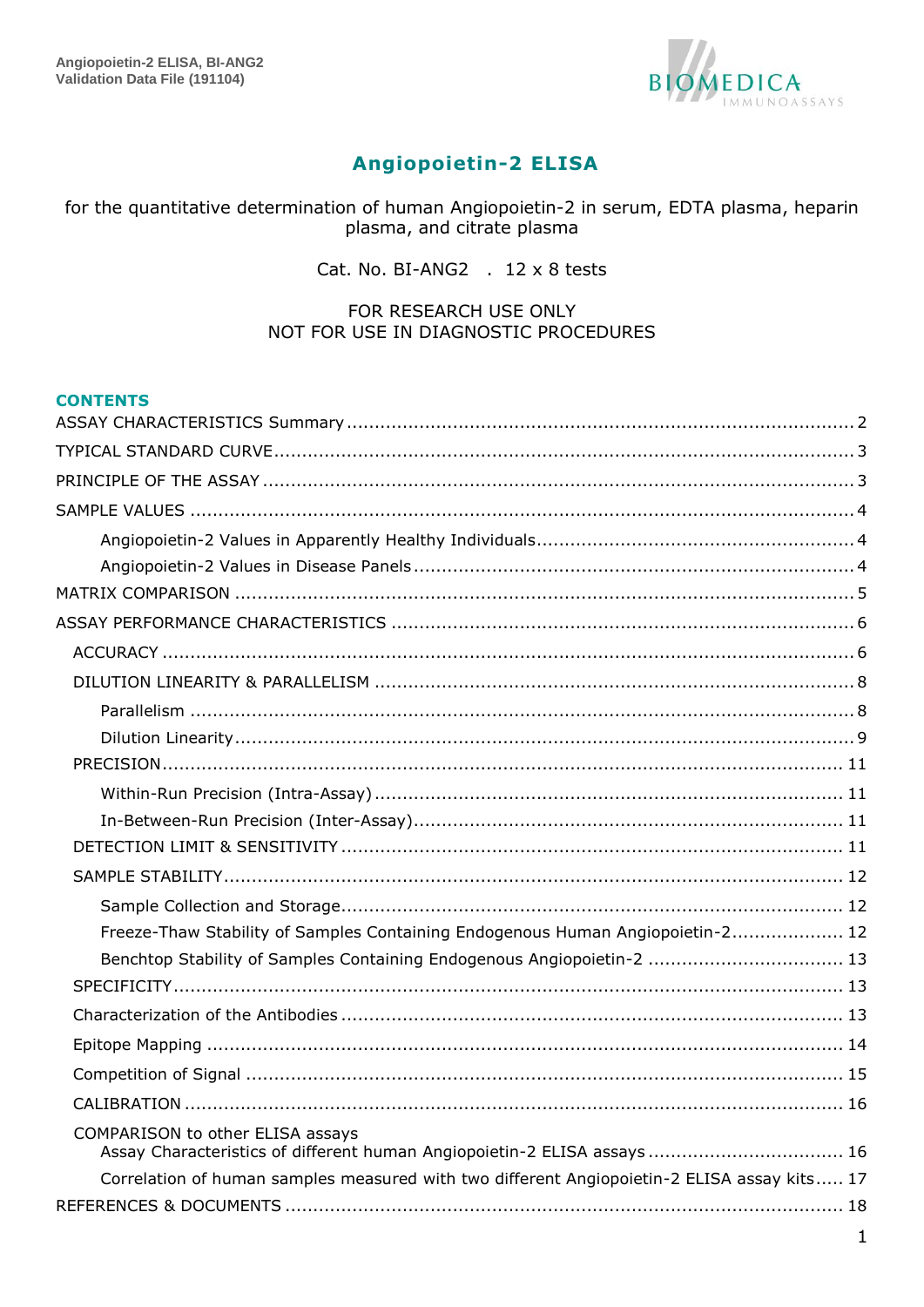

## <span id="page-1-0"></span>**ASSAY CHARACTERISTICS Summary**

| <b>Method</b>                                     | Sandwich ELISA, HRP/TMB, 12x8-well detachable strips    |              |                                                             |               |  |  |  |
|---------------------------------------------------|---------------------------------------------------------|--------------|-------------------------------------------------------------|---------------|--|--|--|
| Sample type(s)                                    |                                                         |              | Serum, EDTA plasma, citrate plasma, heparin plasma          |               |  |  |  |
| Sample volume                                     | 20 µl / sample                                          |              |                                                             |               |  |  |  |
| <b>Assay time</b>                                 | 2 h / 1 h / 30 min                                      |              |                                                             |               |  |  |  |
| <b>Sensitivity</b>                                |                                                         |              | LOD: 3.7 pmol/l (=203 pg/ml); LLOQ: 6.3 pmol/l (=346 pg/ml) |               |  |  |  |
| <b>Standard range</b>                             | $0 - 400$ pmol/l (0 / 12.5 / 25 / 50 / 100 / 200 / 400) |              |                                                             |               |  |  |  |
| <b>Conversion factor</b>                          | 1 pg/ml = 0.018 pmol/l; MW: 54.9 kDa                    |              |                                                             |               |  |  |  |
|                                                   | CV(% )<br>n                                             |              |                                                             |               |  |  |  |
| <b>Precision</b>                                  | Within-run                                              | $\leq 8$     |                                                             |               |  |  |  |
|                                                   | In-between-run                                          | 9            | $\leq 6$                                                    |               |  |  |  |
|                                                   |                                                         | Recovery (%) |                                                             |               |  |  |  |
|                                                   |                                                         |              | $+36$ pmol/l                                                | $+180$ pmol/l |  |  |  |
| <b>Accuracy</b>                                   | <b>Serum</b>                                            | 6            | 81                                                          | 93            |  |  |  |
| (Spike/Recovery<br>of recombinant<br><b>ANG2)</b> | Citrate plasma                                          | 1            | 100                                                         | 95            |  |  |  |
|                                                   |                                                         |              | $+40$ pmol/l                                                | +200 pmol/l   |  |  |  |
|                                                   | <b>EDTA plasma</b>                                      | 6            | 85                                                          | 78            |  |  |  |
|                                                   | <b>Heparin plasma</b>                                   | $\mathbf{1}$ | 89                                                          | 79            |  |  |  |
|                                                   |                                                         |              | Recovery of expected dilution (%)                           |               |  |  |  |
|                                                   |                                                         | n            | $1 + 1$                                                     | $1 + 3$       |  |  |  |
| <b>Dilution linearity</b>                         | <b>Serum</b>                                            | 6            | 105                                                         | 105           |  |  |  |
| of endogenous<br>Angiopoietin-2                   | <b>EDTA plasma</b>                                      | 6            | 110                                                         | 122           |  |  |  |
|                                                   | <b>Heparin plasma</b>                                   | 1            | 107                                                         | 109           |  |  |  |
|                                                   | Citrate plasma                                          | $\mathbf{1}$ | 104                                                         | 115           |  |  |  |
| Specificity*                                      | Endogenous and recombinant human Angiopoietin-2.        |              |                                                             |               |  |  |  |
| <b>Use</b>                                        | Research use only.                                      |              |                                                             |               |  |  |  |
|                                                   |                                                         | n            | Median Angiopoietin-2 (pmol/l)                              |               |  |  |  |
| <b>Values of</b>                                  | <b>Serum</b>                                            | 11           | 28                                                          |               |  |  |  |
| apparently                                        | <b>EDTA plasma</b>                                      | 11           | 24                                                          |               |  |  |  |
| healthy donors                                    | Heparin plasma                                          | 11           | 25                                                          |               |  |  |  |
|                                                   |                                                         |              | 23                                                          |               |  |  |  |

\*: according to epitope mapping and sequence analysis the Angiopoietin-2 ELISA should detect all 3 Angiopoietin-2 isoforms. No cross-reactivity with Angiopoietin-1.

For further information on assay performance characteristics, matrix comparisons and stability data please find data in this validation data file or contact our customer service by e-mail *info@bmgrp.com* or by phone +43/1/29107-45.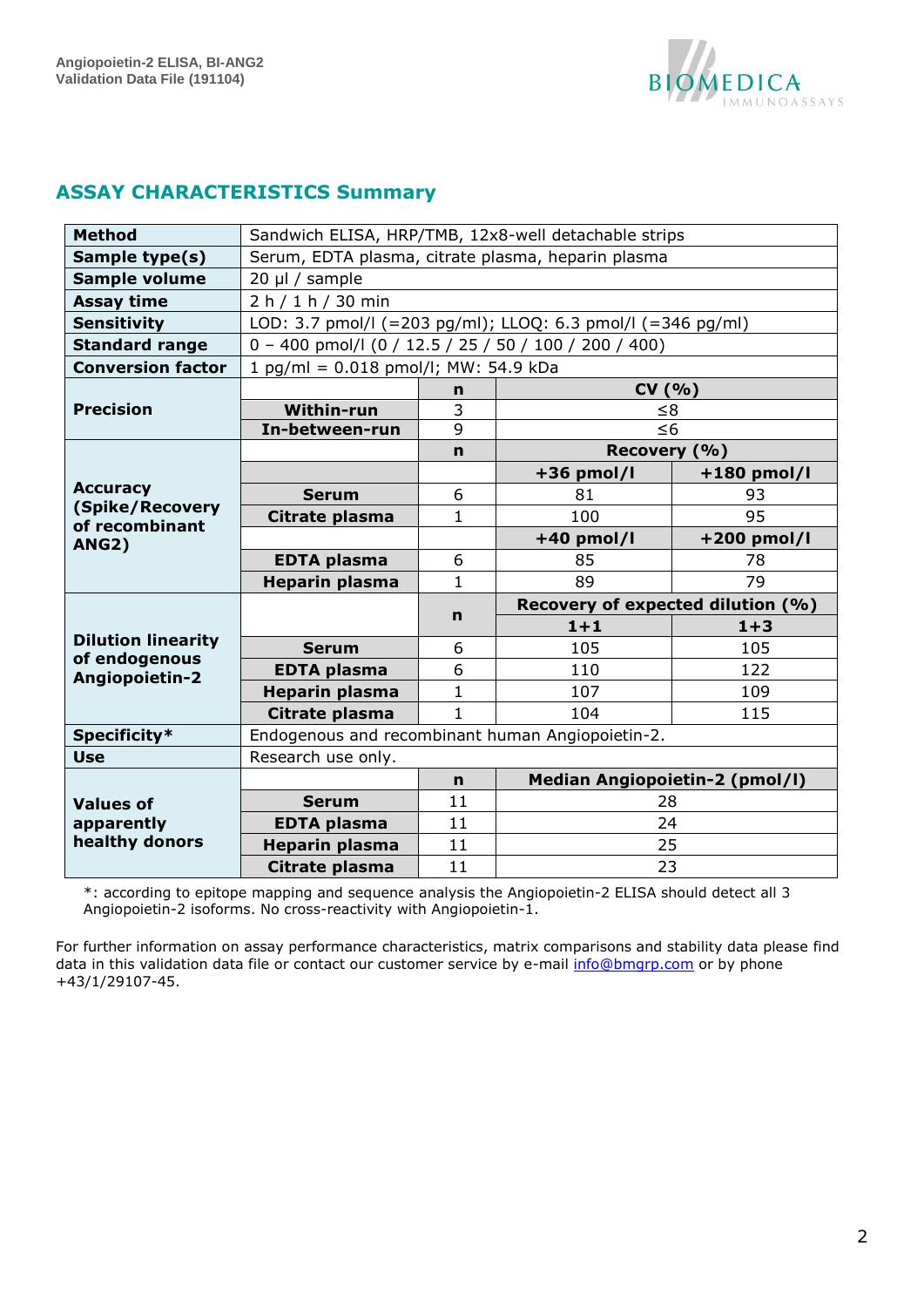

## <span id="page-2-0"></span>**TYPICAL STANDARD CURVE**



## <span id="page-2-1"></span>**PRINCIPLE OF THE ASSAY**

The Angiopoietin-2 human ELISA kit is a sandwich enzyme immunoassay for the quantitative determination of Angiopoietin-2 in human serum and plasma samples. Standards, controls and samples must be pre-diluted 1+10 prior to assaying. In a first step, pre-diluted standard/control/sample and biotinylated antibody (goat polyclonal anti-human Angiopoietin-2) are pipetted into the wells of the microtiter strips, which are pre-coated with a monoclonal anti-human Angiopoietin-2 antibody. Angiopoietin-2 present in the standard/control/sample binds to the pre-coated antibody in the well and forms a sandwich with the anti-human Angiopoietin-2 antibody. In a washing step all non-specific unbound material is removed. In a second step, the conjugate (Streptavidin-HRP) is pipetted into the wells and reacts with the biotinylated antibody. After another washing step, the substrate (TMB, tetramethylbenzidine) is pipetted into the wells. The enzyme-catalyzed color change of the substrate is directly proportional to the amount of Angiopoietin-2 present in the sample. This color change is detectable with a standard microplate reader. A dose response curve of the absorbance (optical density, OD at 450 nm) using the values obtained from the standards versus the standard concentration is generated. The concentration of Angiopoietin-2 in the sample is determined directly from the dose response curve.

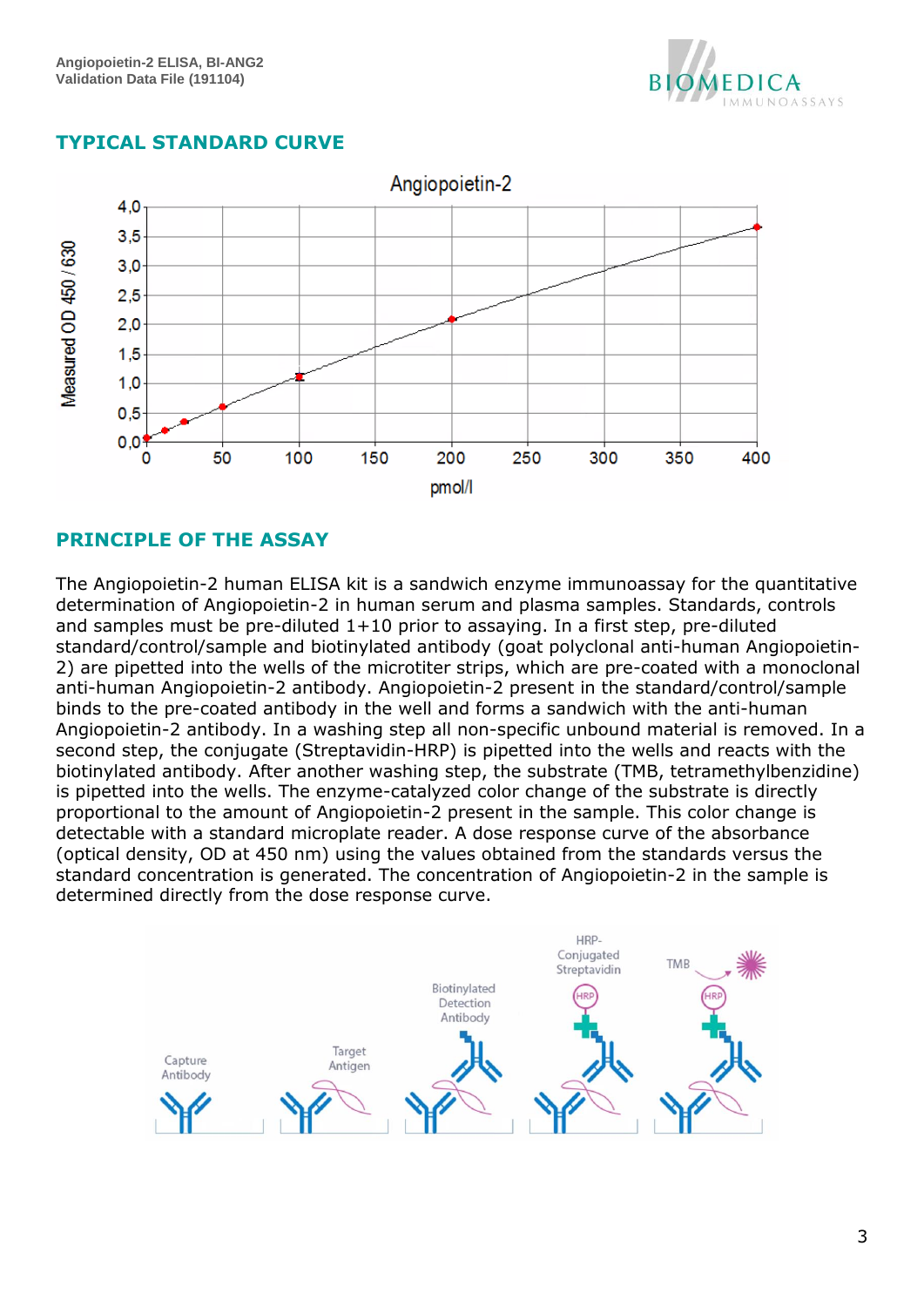

# <span id="page-3-0"></span>**SAMPLE VALUES**

### <span id="page-3-1"></span>**Angiopoietin-2 Values in Apparently Healthy Individuals**

To provide values for circulating Angiopoietin-2 (ANG2), a panel of samples from apparently healthy donors was tested. Each individual donated blood for all tested sample matrices.

|                | ANG2 [pmol/l] |                    |                |                       |  |
|----------------|---------------|--------------------|----------------|-----------------------|--|
|                | <b>Serum</b>  | <b>EDTA plasma</b> | Citrate plasma | <b>Heparin plasma</b> |  |
| # of samples   | $n = 11$      | $n = 11$           | $n = 11$       | $n = 11$              |  |
| Mean           | 30.27         | 25.73              | 23.27          | 26.64                 |  |
| <b>Median</b>  | 28            | 24                 | 23             | 25                    |  |
| 5% Percentile  | 15            | 11                 | 8              | 10                    |  |
| 95% Percentile | 63            | 48                 | 43             | 57                    |  |
| Minimum        | 15            | 11                 | 8              | 10                    |  |
| Maximum        | 63            | 48                 | 43             | 57                    |  |



It is recommended to establish the normal range for each laboratory.

## <span id="page-3-2"></span>**Angiopoietin-2 Values in Disease Panels**

In addition to samples from apparently healthy donors, panels of samples from chronic kidney disease (CKD) patients, CKD patients on dialysis, CKD patients with a kidney transplant (NTX), as well as an unselected hospital panel were tested.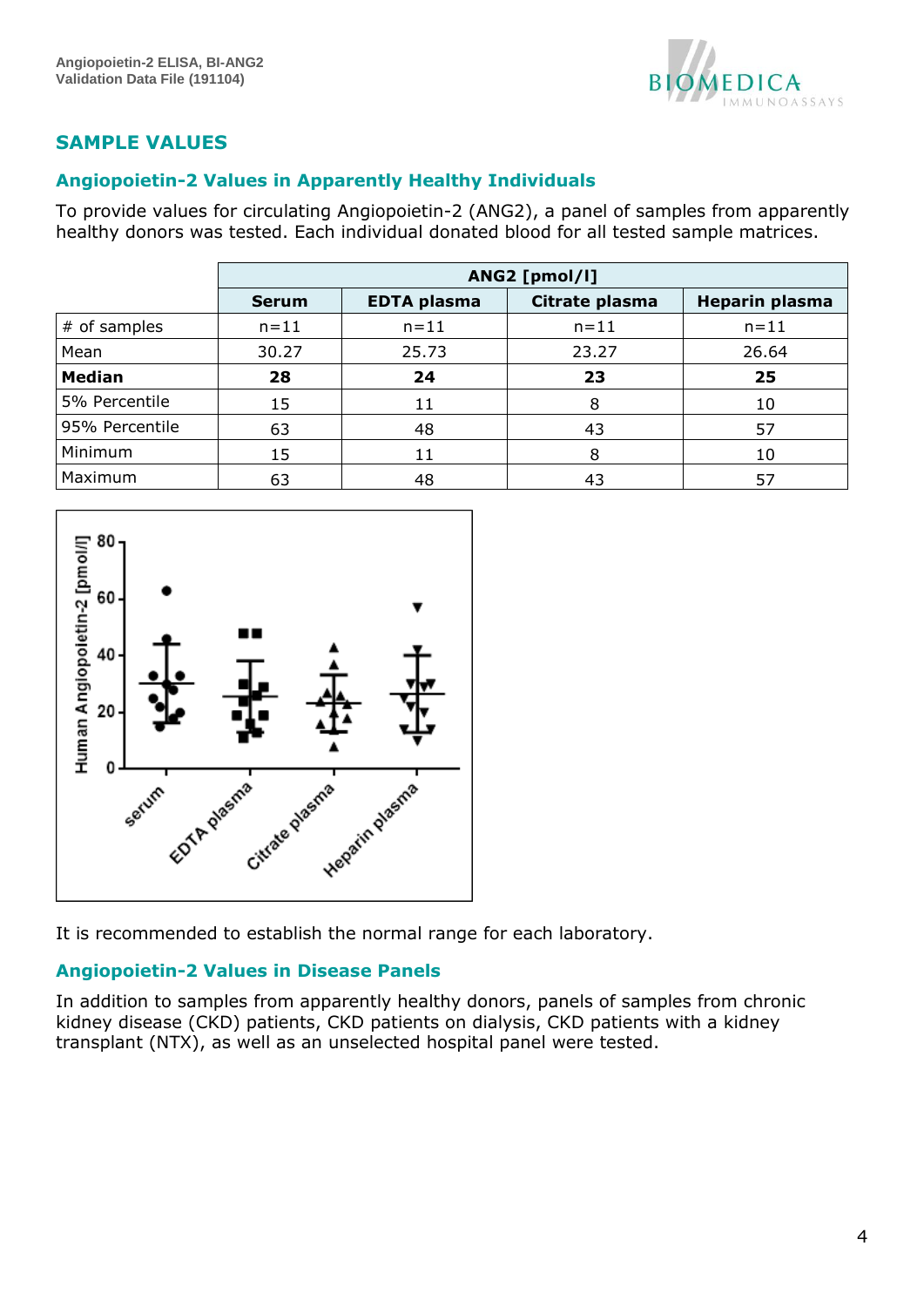

|               | Angiopoietin-2 [pmol/l]      |                    |                          |                      |  |  |  |
|---------------|------------------------------|--------------------|--------------------------|----------------------|--|--|--|
|               | <b>Serum</b><br>app. healthy | Serum,<br>Nephro#1 | <b>Serum</b><br>Nephro#2 | Serum,<br><b>NTX</b> |  |  |  |
| # of samples  | 11                           | $n = 11$           | $n=8$                    | $n = 29$             |  |  |  |
| Mean          | 30.27                        | 118.2              | 135.1                    | 70.86                |  |  |  |
| <b>Median</b> | 28                           | 132                | 114                      | 69                   |  |  |  |
| Minimum       | 15                           | 55                 | 66                       | 60                   |  |  |  |
| Maximum       | 63                           | 204                | 313                      | 87                   |  |  |  |

Summary of the results obtained with several disease panels:

### **Comparison of ANG2 Values in Apparently Healthy Individuals and Disease Panels**



## <span id="page-4-0"></span>**MATRIX COMPARISON**

To assess whether all tested matrices behave the same way in the Angiopoietin-2 (ANG2) ELISA, concentrations of ANG2 were measured in serum, EDTA, heparin, and citrate plasma samples prepared from 11 apparently healthy donors. Each individual donated blood in all tested sample matrices.

Data and graph for apparently healthy donors:

| <b>Donor ID</b> | Angiopoietin-2 [pmol/l] |                    |                |                       |  |  |  |
|-----------------|-------------------------|--------------------|----------------|-----------------------|--|--|--|
|                 | <b>Serum</b>            | <b>EDTA plasma</b> | Citrate plasma | <b>Heparin plasma</b> |  |  |  |
| #1              | 46                      | 48                 | 37             | 42                    |  |  |  |
| #2              | 18                      | 13                 | 14             | 14                    |  |  |  |
| #3              | 20                      | 16                 | 16             | 14                    |  |  |  |
| #4              | 63                      | 48                 | 43             | 57                    |  |  |  |
| #5              | 15                      | 11                 | 8              | 10                    |  |  |  |
| #6              | 30                      | 19                 | 20             | 22                    |  |  |  |
| #7              | 33                      | 30                 | 27             | 30                    |  |  |  |
| #8              | 22                      | 19                 | 18             | 20                    |  |  |  |
| #9              | 28                      | 26                 | 26             | 29                    |  |  |  |
| #10             | 33                      | 29                 | 24             | 30                    |  |  |  |
| #11             | 25                      | 24                 | 23             | 25                    |  |  |  |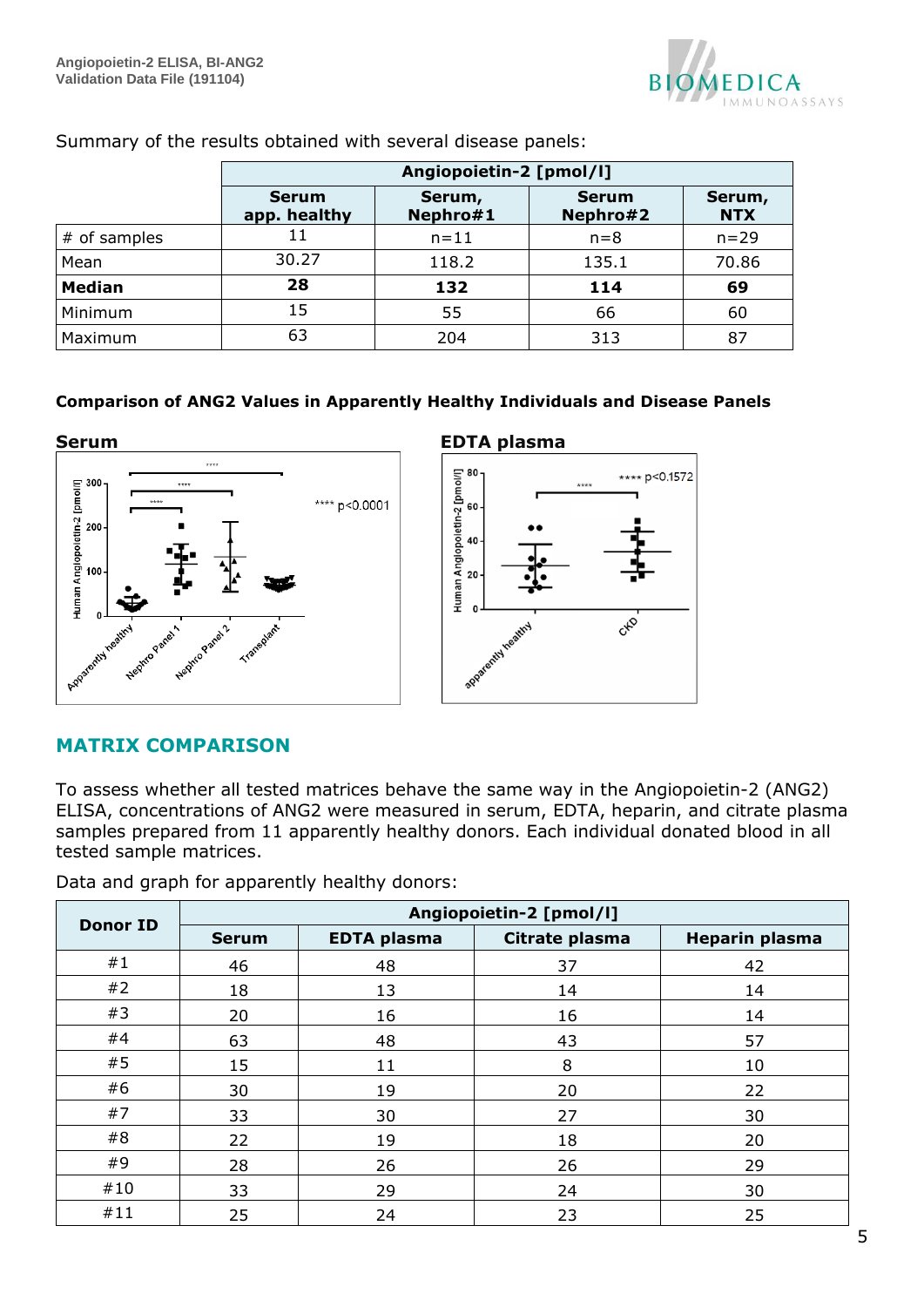



# <span id="page-5-0"></span>**ASSAY PERFORMANCE CHARACTERISTICS**

## <span id="page-5-1"></span>**ACCURACY**

The accuracy of an ELISA is defined as the precision with which it can recover samples of known concentrations.

The recovery of the Angiopoietin-2 (ANG2) human ELISA was measured by adding recombinant ANG2 to samples containing a known concentration of endogenous ANG2. The %recovery of the spiked concentration was calculated as the percentage of measured compared over the expected value.

This table shows the summary of the recovery experiments in the Angiopoietin-2 human ELISA in different sample matrices:

|                |   | Spike/Recovery [%] |                          |               |                          |
|----------------|---|--------------------|--------------------------|---------------|--------------------------|
|                |   | $+36$ pmol/l       |                          | $+180$ pmol/l |                          |
| Sample matrix  | n | Mean               | Range                    | Mean          | Range                    |
| Serum          |   | 81                 | $72 - 94$                | 93            | $77 - 100$               |
| Citrate plasma |   | 100                | $\overline{\phantom{0}}$ | 95            | $\overline{\phantom{a}}$ |

|                |             |              | Spike/Recovery [%]       |      |                          |
|----------------|-------------|--------------|--------------------------|------|--------------------------|
|                |             | $+40$ pmol/l |                          |      | $+200$ pmol/l            |
| Sample matrix  | $\mathbf n$ | Mean         | Range                    | Mean | Range                    |
| EDTA plasma    | b           | 85           | 73-94                    | 78   | 71-85                    |
| Heparin plasma |             | 89           | $\overline{\phantom{0}}$ | 79   | $\overline{\phantom{a}}$ |

#### Experiments:

Recovery of spiked samples was tested by adding 2 concentrations of human recombinant ANG2 to different human sample matrices.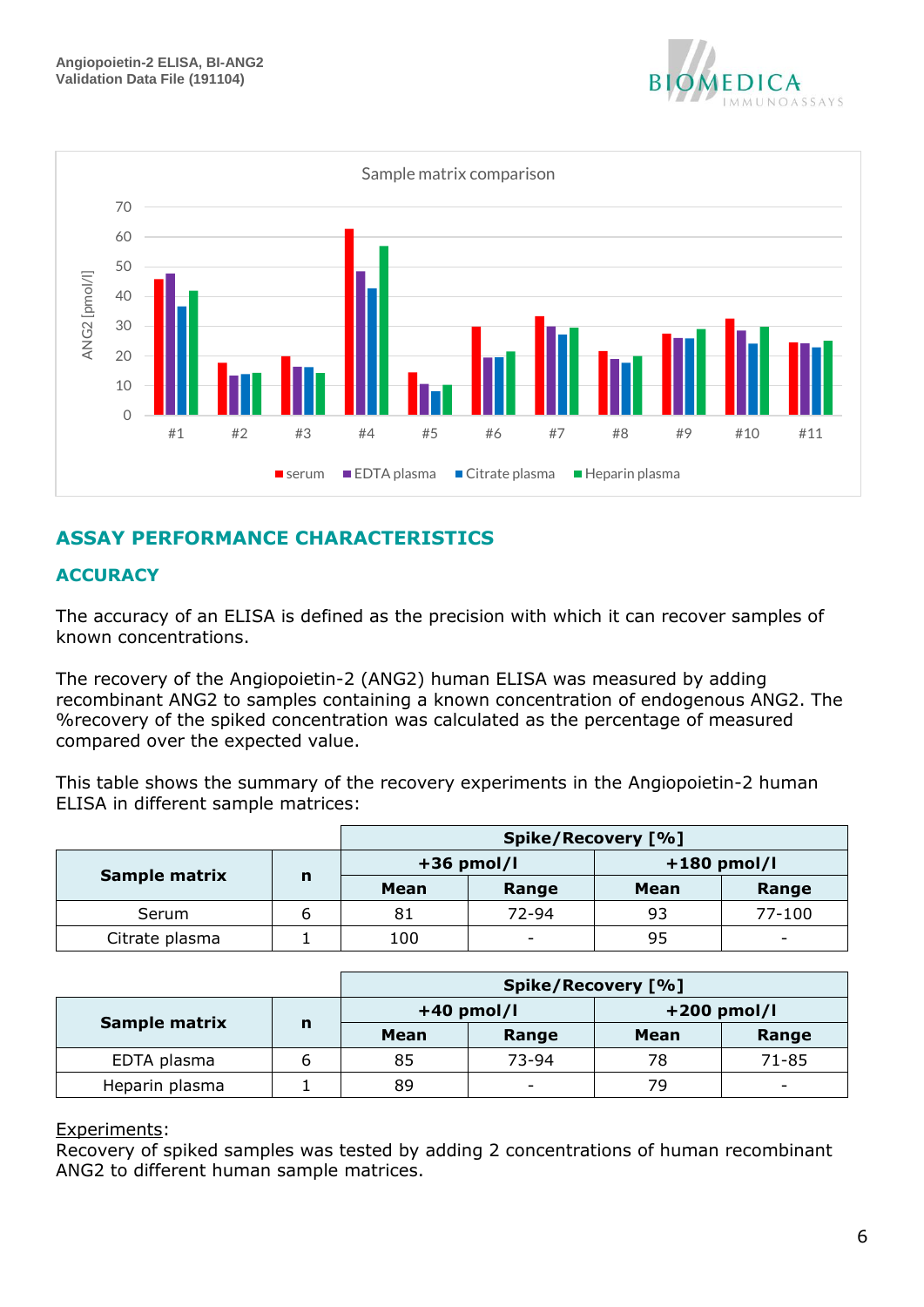

Max | 94 | 100

|                  | <b>Spike ANG2 [pmol/l]</b> |    |              | $S/R$ [%] |     |
|------------------|----------------------------|----|--------------|-----------|-----|
| <b>Sample ID</b> | $\mathbf 0$                | 36 | 180          | 36        | 180 |
| S <sub>1</sub>   | 18                         | 51 | 181          | 88        | 96  |
| S <sub>2</sub>   | 20                         | 52 | 185          | 94        | 97  |
| S <sub>3</sub>   | 63                         | 84 | 202          | 76        | 95  |
| S <sub>4</sub>   | 15                         | 39 | 147          | 72        | 77  |
| S <sub>5</sub>   | 30                         | 55 | 195          | 78        | 100 |
| S <sub>6</sub>   | 33                         | 58 | 187          | 78        | 95  |
|                  |                            |    | Mean S/R [%] | 81        | 93  |
|                  |                            |    | Min          | 72        | 77  |
|                  |                            |    |              |           |     |

## Data showing recovery of recombinant ANG2 in human serum samples:

Data showing recovery of recombinant ANG2 in human citrate plasma samples:

| <b>Sample ID</b> | <b>Spike ANG2 [pmol/l]</b> |    |     | $S/R$ [%] |     |
|------------------|----------------------------|----|-----|-----------|-----|
|                  | O                          | 36 | 180 | 36        | 180 |
| <b>-</b><br>◡    | 16                         | п. | 180 | 100       | 95  |

Data showing recovery of recombinant ANG2 in human EDTA plasma samples:

|                  |          | <b>Spike ANG2 [pmol/l]</b> | $S/R$ [%] |    |     |
|------------------|----------|----------------------------|-----------|----|-----|
| <b>Sample ID</b> | $\bf{0}$ | 40                         | 200       | 40 | 200 |
| E <sub>1</sub>   | 13       | 45                         | 164       | 81 | 79  |
| E <sub>2</sub>   | 16       | 50                         | 168       | 87 | 80  |
| E <sub>3</sub>   | 48       | 78                         | 166       | 87 | 71  |
| E <sub>4</sub>   | 11       | 47                         | 160       | 94 | 77  |
| E <sub>5</sub>   | 19       | 53                         | 180       | 89 | 85  |
| E <sub>6</sub>   | 30       | 56                         | 164       | 73 | 74  |
|                  |          | Mean $S/R$ [%]             | 85        | 78 |     |
|                  |          |                            | Min       | 73 | 71  |
|                  |          |                            | Max       | 94 | 85  |

Data showing recovery of recombinant ANG2 in human heparin plasma samples:

| <b>Sample ID</b> | Spike ANG2 [pmol/l] |    |     | $S/R$ [%] |     |
|------------------|---------------------|----|-----|-----------|-----|
|                  | O                   | 40 | 200 | 40        | 200 |
| Η1               | 14                  | 49 | 165 | 89        | 70  |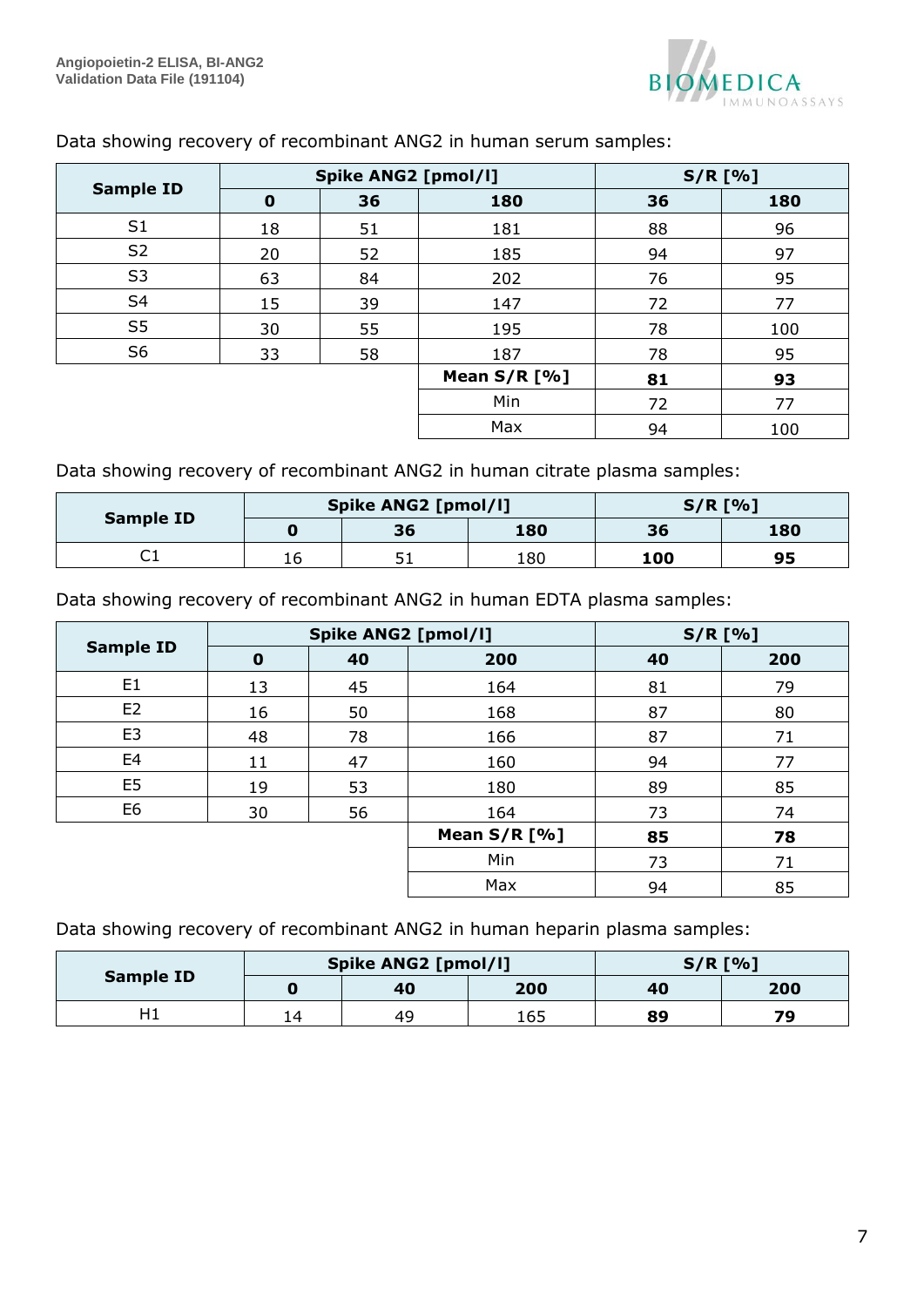

## <span id="page-7-0"></span>**DILUTION LINEARITY & PARALLELISM**

Tests of dilution linearity and parallelism ensure that both recombinant and endogenous samples containing Angiopoietin-2 (ANG2) behave in a dose dependent manner and are not affected by matrix effects. Dilution linearity assesses the accuracy of measurements in diluted human samples spiked with known concentrations of recombinant analyte. By contrast, parallelism refers to dilution linearity in human samples and provides evidence that the endogenous analyte behaves in the same way as the recombinant one. Dilution linearity and parallelism are assessed for each sample type and should be within 20% of the expected concentration.

### <span id="page-7-1"></span>**Parallelism**

#### Experiment:

**Parallelism** was assessed by serially diluting human samples containing **endogenous** ANG2 with assay buffer.

Summary table below shows the mean recovery and range of serially diluted endogenous ANG2 in several sample matrices:

|                |   | Recovery [%] |         |         |         |  |
|----------------|---|--------------|---------|---------|---------|--|
|                |   | $1+1$        |         | $1 + 3$ |         |  |
| Sample matrix  | n | <b>Mean</b>  | Range   | Mean    | Range   |  |
| Serum          | 6 | 105          | 98-115  | 105     | 98-120  |  |
| EDTA plasma    | 6 | 110          | 100-128 | 122     | 110-139 |  |
| Citrate plasma |   | 104          |         | 115     |         |  |
| Heparin plasma |   | 107          |         | 109     |         |  |

Data showing dilution linearity of endogenous ANG2 in human serum samples:

| <b>Sample ID</b> |            | ANG2 [pmol/l] |              | Recovery [%] |         |
|------------------|------------|---------------|--------------|--------------|---------|
|                  | <b>Ref</b> | $1 + 1$       | $1 + 3$      | $1 + 1$      | $1 + 3$ |
| S <sub>1</sub>   | 73         | 42            | 22           | 115          | 120     |
| S <sub>2</sub>   | 81         | 42            | 21           | 104          | 101     |
| S <sub>3</sub>   | 87         | 42            | 21           | 98           | 99      |
| S <sub>4</sub>   | 80         | 43            | 22           | 106          | 109     |
| S <sub>5</sub>   | 83         | 43            | 20           | 104          | 98      |
| S <sub>6</sub>   | 79         | 41            | 20           | 104          | 101     |
|                  |            |               | Mean $R$ [%] | 105          | 105     |
|                  |            |               | Min          | 98           | 98      |
|                  |            |               | Max          | 115          | 120     |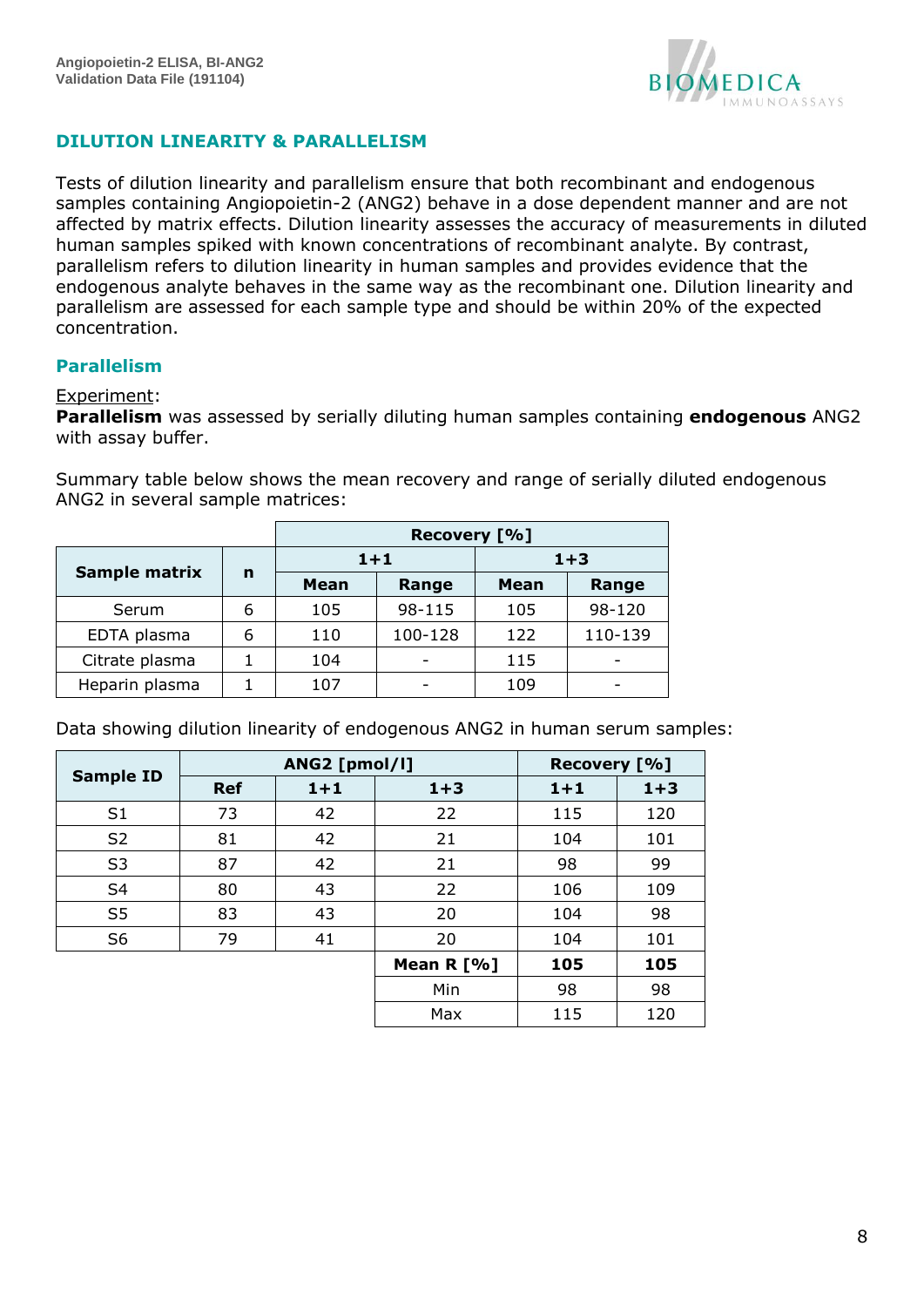

|                  |            | ANG2 [pmol/l] |              | Recovery [%] |       |
|------------------|------------|---------------|--------------|--------------|-------|
| <b>Sample ID</b> | <b>Ref</b> | $1 + 1$       | $1 + 3$      | $1+1$        | $1+3$ |
| E <sub>1</sub>   | 76         | 48            | 25           | 128          | 133   |
| E <sub>2</sub>   | 81         | 45            | 24           | 111          | 120   |
| E <sub>3</sub>   | 72         | 36            | 20           | 101          | 110   |
| E <sub>4</sub>   | 67         | 35            | 20           | 105          | 118   |
| E <sub>5</sub>   | 67         | 34            | 19           | 100          | 115   |
| E <sub>6</sub>   | 52         | 29            | 18           | 112          | 139   |
|                  |            |               | Mean $R$ [%] | 110          | 122   |
|                  |            |               | Min          | 100          | 110   |
|                  |            |               | Max          | 128          | 139   |

Data showing dilution linearity of endogenous ANG2 in human EDTA plasma samples:

Data showing recovery of endogenous ANG2 in a human citrate plasma sample:

|                  | ANG2 [pmol/l] |       |       | Recovery [%] |         |
|------------------|---------------|-------|-------|--------------|---------|
| <b>Sample ID</b> | <b>Ref</b>    | $1+1$ | $1+3$ | $1 + 1$      | $1 + 3$ |
|                  | 117           | 61    | 33    | 104          | 115     |

Data showing recovery of endogenous ANG2 in a human heparin plasma sample:

|                  | ANG2 [pmol/l] |         |         | Recovery [%] |         |
|------------------|---------------|---------|---------|--------------|---------|
| <b>Sample ID</b> | <b>Ref</b>    | $1 + 1$ | $1 + 3$ | $1 + 1$      | $1 + 3$ |
|                  | 160           | 85      | 44      | 107          | 109     |

## <span id="page-8-0"></span>**Dilution Linearity**

#### Experiment:

**Dilution linearity** was assessed by serially diluting samples containing **recombinant** ANG2 with assay buffer.

Summary table below shows the mean recovery and range of serially diluted recombinant ANG2 in several sample matrices:

|                |   | Recovery [%] |         |             |         |  |
|----------------|---|--------------|---------|-------------|---------|--|
|                |   | $1 + 1$      |         | $1 + 3$     |         |  |
| Sample matrix  | n | <b>Mean</b>  | Range   | <b>Mean</b> | Range   |  |
| Serum          | 6 | 120          | 112-141 | 124         | 117-140 |  |
| EDTA plasma    | 6 | 106          | 103-110 | 122         | 114-131 |  |
| Citrate plasma |   | 118          |         | 117         |         |  |
| Heparin plasma |   | 97           |         | 111         |         |  |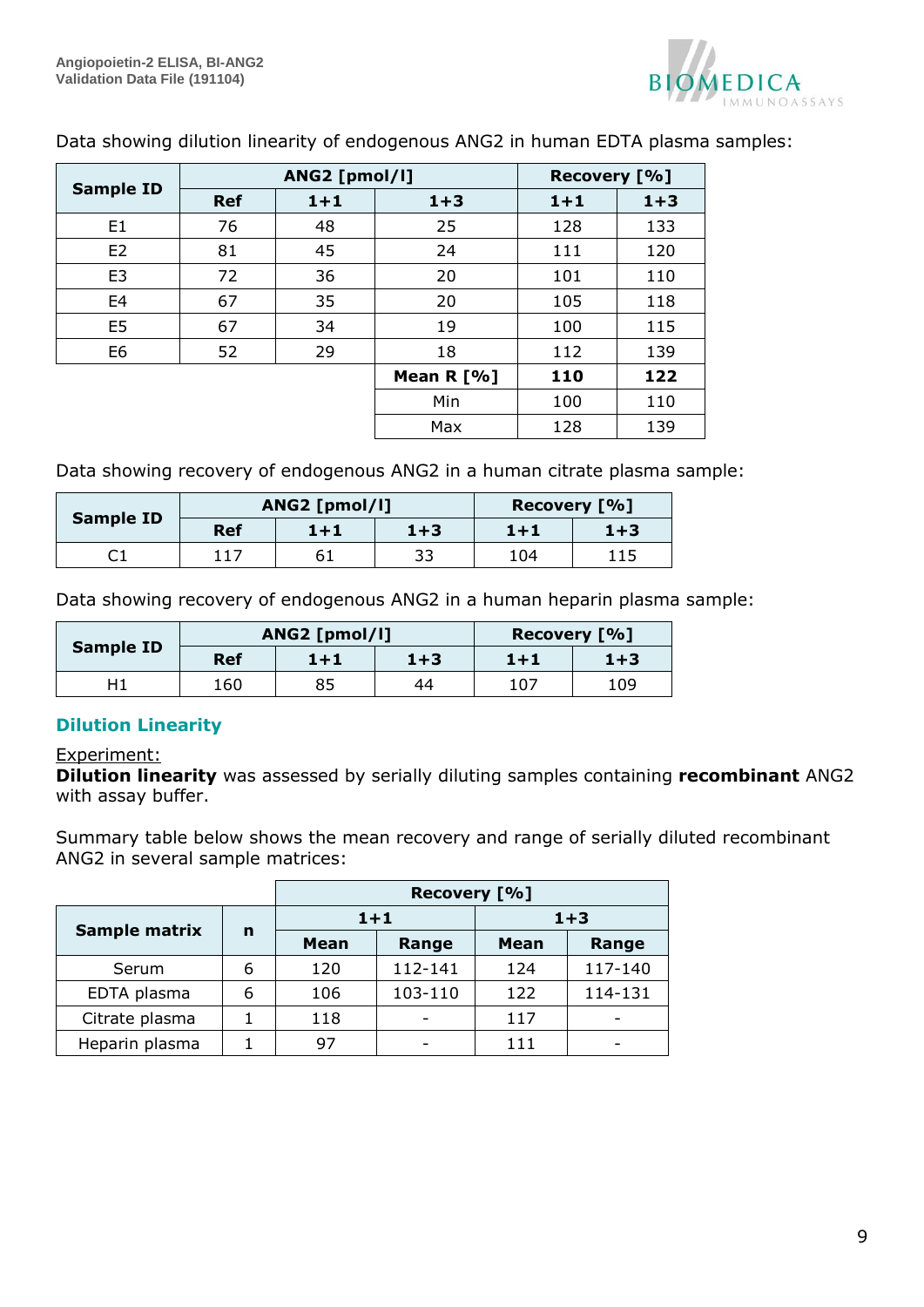

|                  |            | ANG2 [pmol/l] |              | Recovery [%] |         |
|------------------|------------|---------------|--------------|--------------|---------|
| <b>Sample ID</b> | <b>Ref</b> | $1 + 1$       | $1 + 3$      | $1 + 1$      | $1 + 3$ |
| S <sub>1</sub>   | 181        | 104           | 54           | 116          | 119     |
| S <sub>2</sub>   | 185        | 108           | 56           | 117          | 122     |
| S <sub>3</sub>   | 202        | 114           | 60           | 112          | 118     |
| S <sub>4</sub>   | 147        | 103           | 51           | 141          | 140     |
| S <sub>5</sub>   | 195        | 112           | 57           | 115          | 117     |
| S <sub>6</sub>   | 187        | 114           | 60           | 122          | 127     |
|                  |            |               | Mean $R$ [%] | 120          | 124     |
|                  |            |               | Min          | 112          | 117     |
|                  |            |               | Max          | 141          | 140     |

Data showing dilution linearity of recombinant ANG2 in human serum samples:

Data showing recovery of recombinant ANG2 in a human EDTA plasma sample:

|                  | ANG2 [pmol/l] |         |              | Recovery [%] |         |
|------------------|---------------|---------|--------------|--------------|---------|
| <b>Sample ID</b> | <b>Ref</b>    | $1 + 1$ | $1 + 3$      | $1 + 1$      | $1 + 3$ |
| E1               | 164           | 86      | 49           | 105          | 119     |
| E2               | 168           | 93      | 51           | 110          | 121     |
| E <sub>3</sub>   | 166           | 86      | 54           | 103          | 130     |
| E <sub>4</sub>   | 160           | 87      | 46           | 109          | 116     |
| E <sub>5</sub>   | 180           | 93      | 51           | 104          | 114     |
| E <sub>6</sub>   | 164           | 87      | 53           | 106          | 131     |
|                  |               |         | Mean $R$ [%] | 106          | 122     |
|                  |               |         | Min          | 103          | 114     |
|                  |               |         | Max          | 110          | 131     |

Data showing recovery of recombinant ANG2 in a human citrate plasma sample:

|                  |     | ANG2 [pmol/l] |         | Recovery [%] |     |
|------------------|-----|---------------|---------|--------------|-----|
| <b>Sample ID</b> | Ref | $1+1$         | $1 + 3$ | 1+1          | 1+3 |
|                  | 173 | 102           | 51      | 118          | 117 |

Data showing dilution linearity of recombinant ANG2 in human serum samples:

|                  | ANG2 [pmol/l] |       |         | Recovery [%] |         |
|------------------|---------------|-------|---------|--------------|---------|
| <b>Sample ID</b> | <b>Ref</b>    | $1+1$ | $1 + 3$ | 1+1          | $1 + 3$ |
| H1               | 165           | 80    | 46      | 97           |         |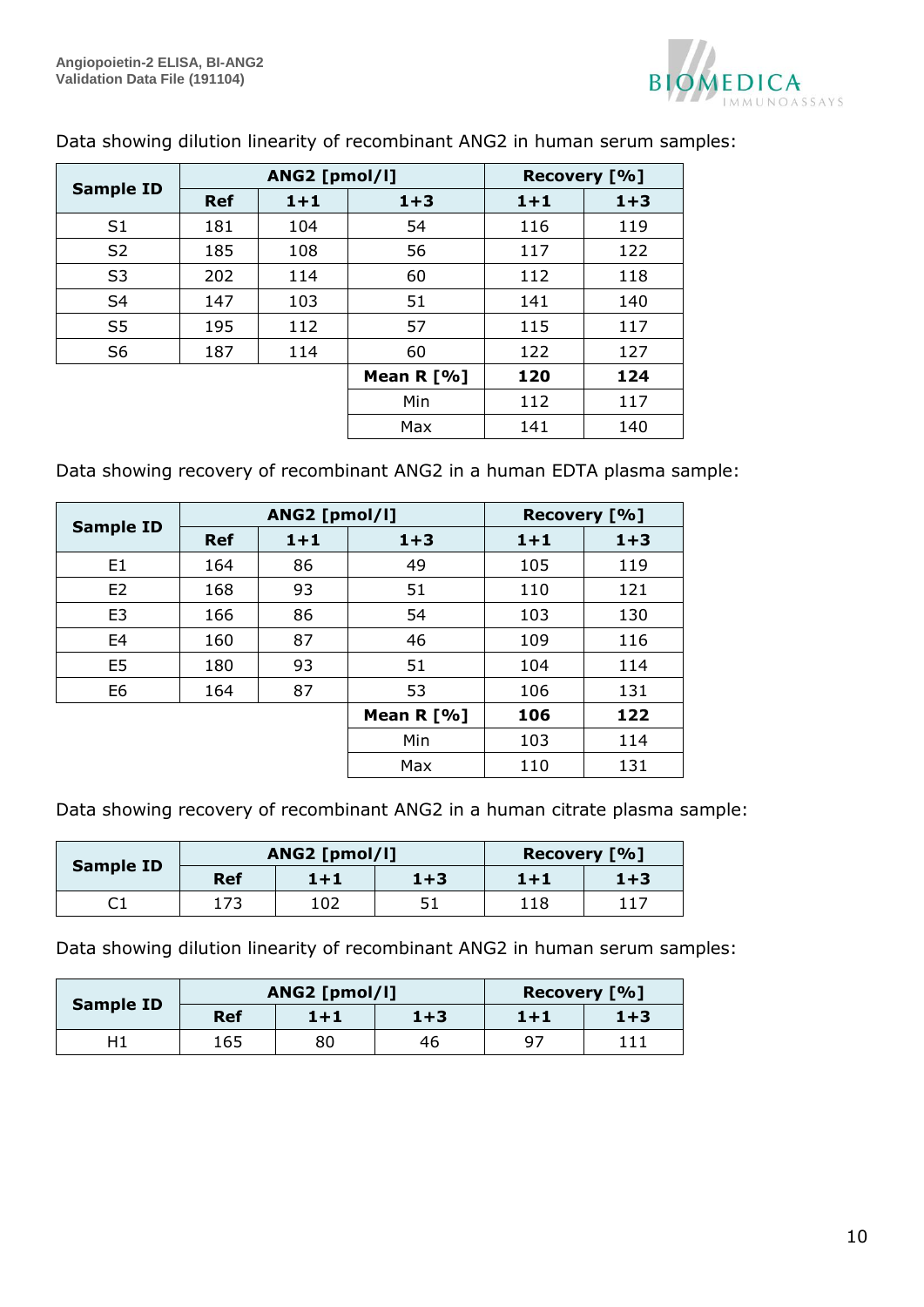

## <span id="page-10-0"></span>**PRECISION**

The precision of an ELISA is defined as its ability to measure the same concentration consistently within the same experiments carried out by one operator (within-run precision or repeatability) and across several experiments using the same samples but conducted by several operators at different locations using different ELISA lots (in-between-run precision or reproducibility).

### <span id="page-10-1"></span>**Within-Run Precision (Intra-Assay)**

#### Experiment:

2 samples of known concentrations were tested 3 times within 1 kit lot by 1 operator.

| Within-run (n=3) | Sample 1 | Sample 2 |
|------------------|----------|----------|
| Mean (pmol/l)    | 25       | 201      |
| SD (pmol/l)      |          | 3.0      |
| $\gamma_0$       |          |          |

### <span id="page-10-2"></span>**In-Between-Run Precision (Inter-Assay)**

#### Experiment:

2 samples of known concentrations were tested 9 times within 2 kit lots by 2 operators.

| In-between-run $(n=9)$ | Sample 1 | <b>Sample 2</b> |
|------------------------|----------|-----------------|
| Mean (pmol/l)          | 26       | 201             |
| SD (pmol/l)            | 1.6      |                 |
| CV(%)                  |          |                 |

### <span id="page-10-3"></span>**DETECTION LIMIT & SENSITIVITY**

To determine the sensitivity of the Angiopoietin-2 (ANG2) ELISA, experiments measuring the lower limit of detection (LOD) and the lower limit of quantification (LLOQ) were conducted.

The LOD, also called the detection limit, is the lowest point at which a signal can be distinguished above the background signal, i.e. the signal that is measured in the absence of ANG2, with a confidence level of 99%. It is defined as the mean back calculated concentration of standard 1 (0 pmol/l of ANG2, five independent measurements) plus three times the standard deviation of the measurements.

The LLOQ, or sensitivity of an assay, is the lowest concentration at which an analyte can be accurately quantified. The criteria for accurate quantification at the LLOQ are an analyte recovery between 75% and 125% and a coefficient of variation (CV) of less than 25%. To determine the LLOQ, standard 2, i.e. the lowest standards containing recombinant ANG2, is diluted, measured five times and its concentration back calculated. The lowest dilution, which meets both criteria, is reported as the LLOQ.

The following values were determined for the Angiopoietin-2 ELISA:

| LOD  | $3.7$ pmol/l |
|------|--------------|
| LLOQ | $6.3$ pmol/l |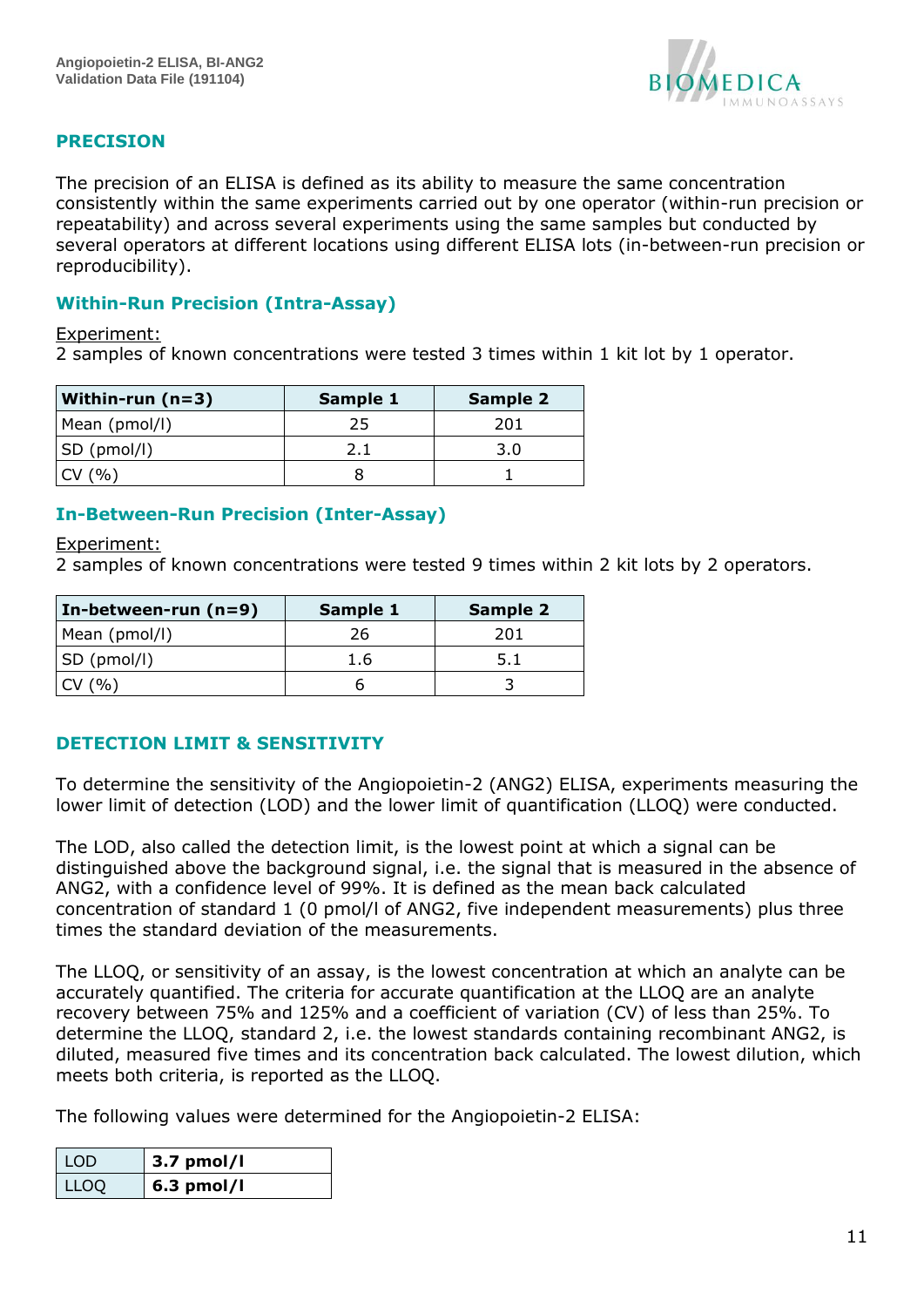

## <span id="page-11-0"></span>**SAMPLE STABILITY**

### <span id="page-11-1"></span>**Sample Collection and Storage**

Serum, EDTA plasma, heparın plasma, and citrate plasma are suitable for use in this assay. Do not change sample type during studies. We recommend duplicate measurements for all samples, standards and controls. The sample collection and storage conditions listed are intended as general guidelines.

#### **Serum & Plasma**

Collect venous blood samples in standardized blood collection tubes. Perform plasma or serumseparation by centrifugation as soon as possible according to the tube manufacturer's instructions for use. Assay acquired samples immediately or aliquot and store at -25°C or lower. Lipemic or haemolyzed samples may give erroneous results. Samples are stable for at least four freeze-thaw cycles.

### <span id="page-11-2"></span>**Freeze-Thaw Stability of Samples Containing Endogenous Human Angiopoietin-2**

The stability of endogenous Angiopoietin-2 (ANG2) was tested by comparing four measurements in samples that had undergone four freeze-thaw cycles (F/T).

For freeze-thaw experiments, samples were collected according to the supplier's instruction using blood collection devices and stored at -80°C. Reference samples were freeze-thawed once. The mean recovery of sample concentration after four freeze-thaw cycles is 94%.

|                     | ANG2 [pmol/l] |    |    |    | Recovery [%] |              |
|---------------------|---------------|----|----|----|--------------|--------------|
| <b>Sample ID</b>    | <b>Ref</b>    | 1x | 2x | 3x | 4x           | 4 F/T cycles |
| Serum #1            | 46            | 43 | 42 | 43 | 47           | 102          |
| EDTA plasma #1      | 48            | 45 | 39 | 38 | 40           | 84           |
| Citrate plasma #1   | 37            | 35 | 33 | 34 | 33           | 91           |
| Heparin plasma $#1$ | 42            | 41 | 43 | 47 | 41           | 98           |
|                     |               |    |    |    | Mean R $[%]$ | 94           |



All samples should undergo a maximum of four freeze-thaw cycles.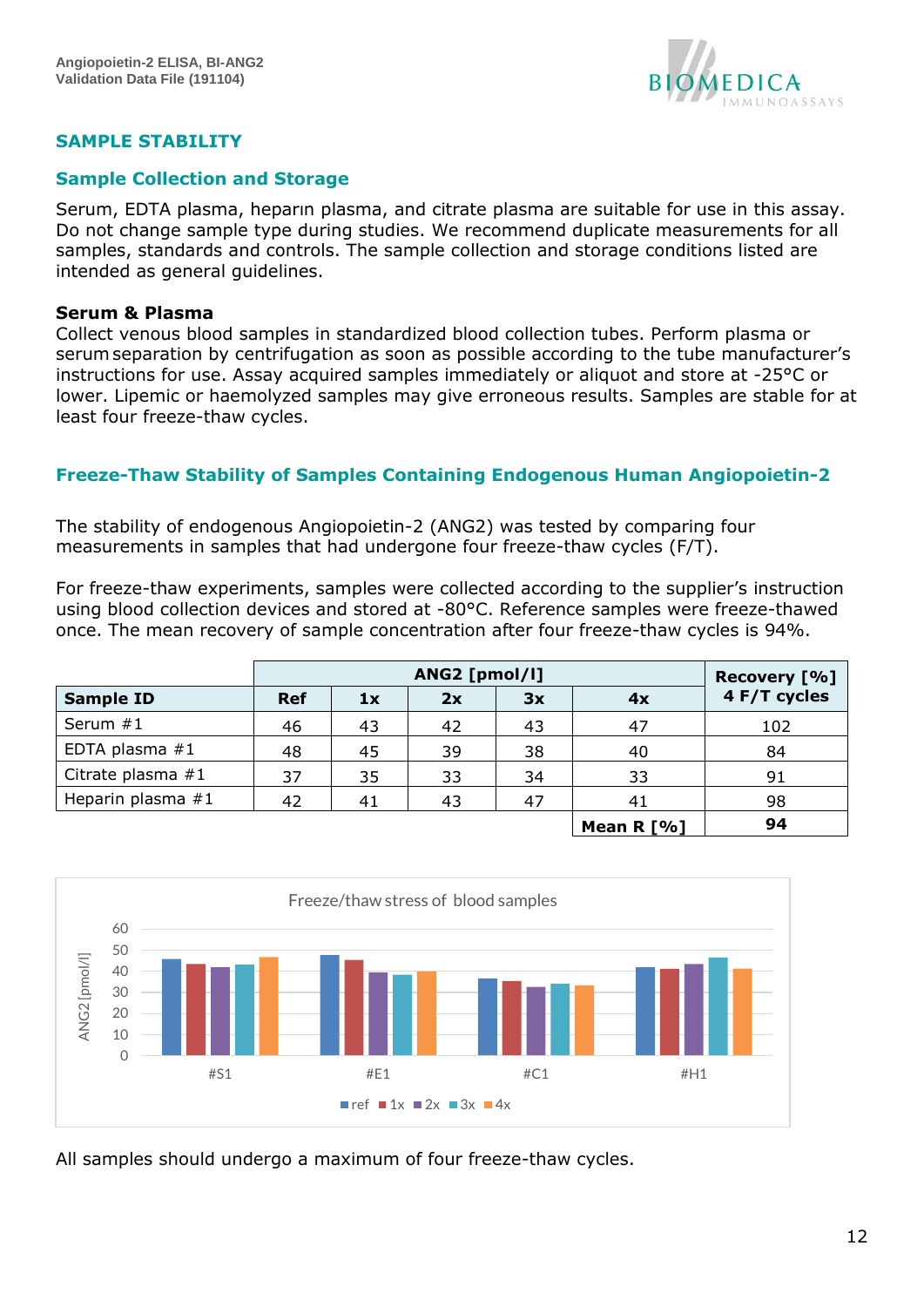

## <span id="page-12-0"></span>**Benchtop Stability of Samples Containing Endogenous Angiopoietin-2**

The benchtop stability of endogenous Angiopoietin-2 was tested by comparing Angiopoietin-2 measurements in human samples that had been stored at different temperatures.

For the assessment of the benchtop stability, a set of undiluted human samples was aliquoted and stored at at room temperature or at 4°C. Samples can be stored for at least three hours at room temperature as well as overnight at 4°C. The mean recovery of sample concentrations after overnight storage at 4°C is 93%.

Angiopoietin-2 concentrations of samples stored at -25°C (reference), at room temperature (RT) or overnight (oN) at 4°C:

|                  | Angioppoietin-2 [pmol/l] |               |        |              | R[%]          |
|------------------|--------------------------|---------------|--------|--------------|---------------|
| <b>Sample ID</b> | <b>Ref</b>               | <b>1 h RT</b> | 3 h RT | oN 4°C       | oN 4°C vs ref |
| #S1              | 65                       | 75            | 68     | 63           | 98            |
| #E1              | 65                       | 63            | 57     | 58           | 90            |
| #C1              | 66                       | 56            | 56     | 53           | 81            |
| #H1              | 66                       | 74            | 68     | 68           | 104           |
|                  |                          |               |        | Mean $R$ [%] | 93            |



### <span id="page-12-1"></span>**SPECIFICITY**

This assay recognizes endogenous and recombinant human Angiopoietin-2. According to epiptope mapping and sequence analysis Angiopoietin-2 ELISA should detect all 3 isoforms. Angiopoietin-1 is not detected in this assay.

The specificity of an ELISA is defined as its ability to exclusively recognize the analyte of interest. The specificity of the human Angiopoietin-2 ELISA was shown by characterizing both the capture and the detection antibody through epitope mapping (Figure 1-3). Both antibodies used in the human Angiopoietin-2 ELISA bind to Angiopoietin-2 with high affinity.

Moreover, the specificity of the ELISA was established through competition experiments, which measure the ability of the antibodies to exclusively bind to Angiopoietin-2.

### <span id="page-12-2"></span>**Characterization of the Antibodies**

CAB Coating Antibody: recombinant monoclonal mouse anti-human Angiopoietin-2 DAB Detection Antibody: polyclonal goat anti-human Angiopoietin-2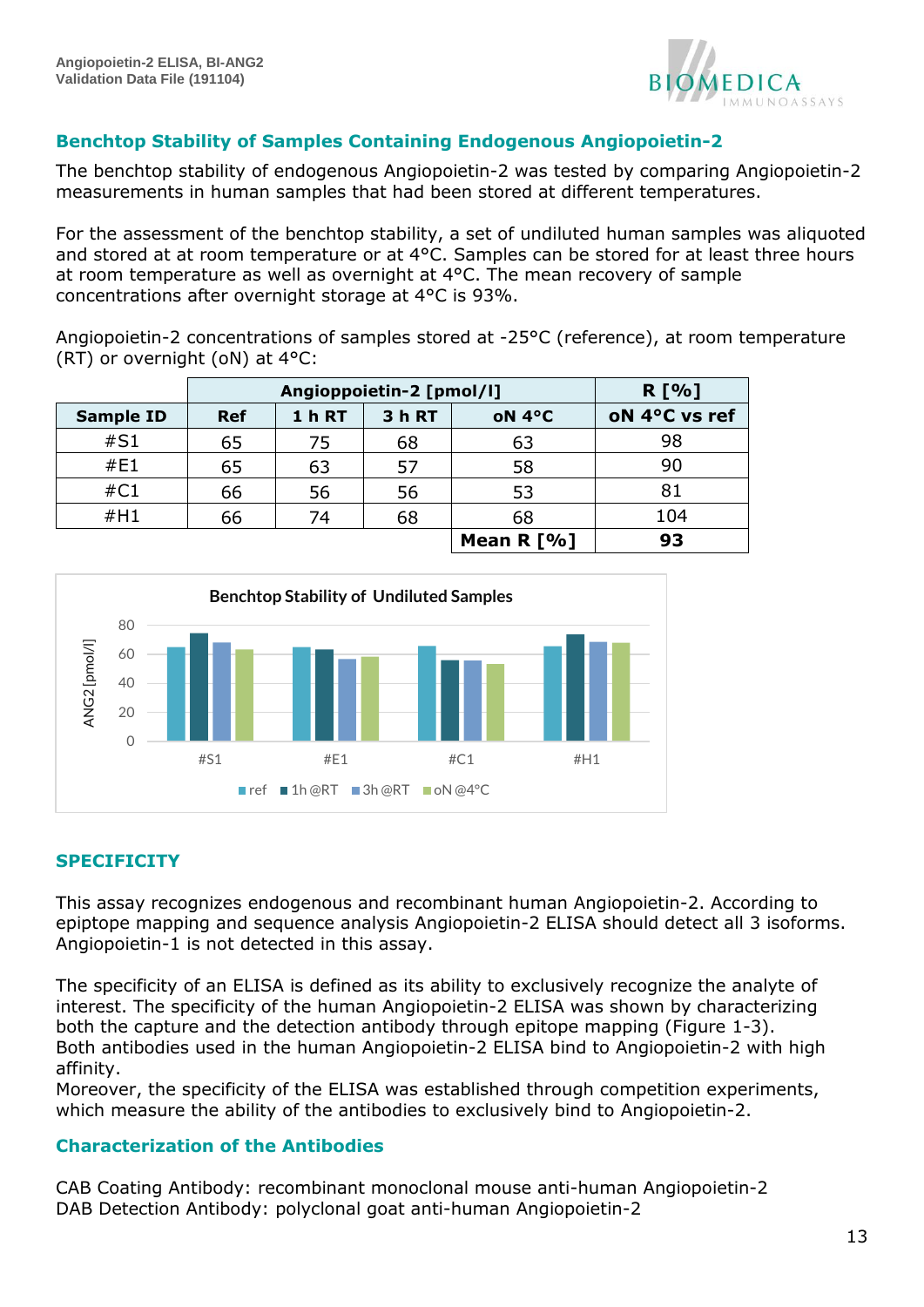

# <span id="page-13-0"></span>**Epitope Mapping**

Antibody binding sites were determined by epitope mapping using microarray analysis (Pepperprint GmbH). The capture antibody shows no linear epitope, but has a structural epitope which binds to receptor binding site of human ANG2. This receptor binds to TEL/TIE2 protein.

The detection antibody binds to several epitopes distributed over the entire Angiopoietin-2 molecule.

## **Epitope mapping of detection antibody**



**Fig. 1: Microarray of polyclonal detection antibody reveals seven linear epitopes on human ANG-2 sequence.** Fluorescent signals (green) illustrate where the antibody binds to peptide sequences on a microarray chip. These peptides were spotted as 15mers with an 13 amino acid overlap in duplicates on the chip and represent the whole human Angiopoietin-2 sequence. Red fluorescent signals mark the position of control peptides

## **High affinity antibodies**



**Fig. 2: Biolayer interferometry** binding kinetics demonstrate low dissociation of both coating (blue) and detection antibody (orange) towards human Angiopoietin-2 protein  $(k_{dis} < 1.0E-07 s^{-1})$  Association and dissociation were determined for 600s (x-axis).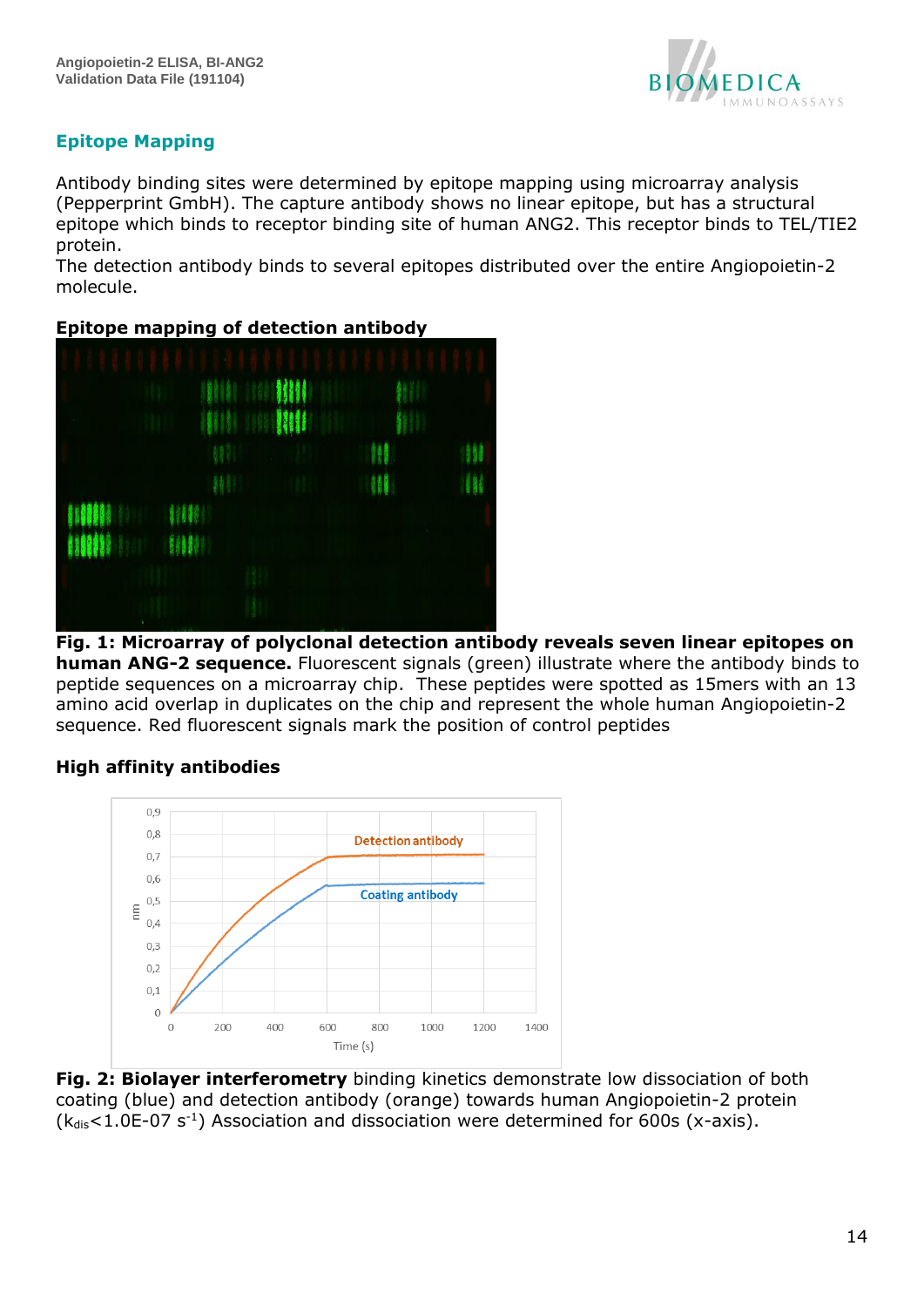**Angiopoietin-2 ELISA, BI-ANG2 Validation Data File (191104)** 



## **Antibody epitopes on human ANG-2 molecule**



**Fig. 3:** SWISS model of human Angiopoietin-2 monomer (122-493 aa, O15113/ 3ghg.1.B) with antibody epitopes. The monoclonal coating antibody binds to the bioactive receptorbinding site within the C-terminus (structural epitope, blue). Linear epitopes (purple) of the detection antibody range over the whole protein. The N-terminus and three additional epitopes are not shown here.

#### <span id="page-14-0"></span>**Competition of Signal**

Competition experiments were carried out by pre-incubating human samples containing endogenous levels of Angiopoietin-2 with an excess of capture antibody (CAB). The concentration measured in this mixture was then compared to a reference value, which was obtained from the same sample but without the pre-incubation step. Mean competition was 87%, and is within the range of acceptance of international guidelines.

| <b>ID</b> | Angiopoietin-2 [pmol/l]                    | Recovery [%]   |                    |  |
|-----------|--------------------------------------------|----------------|--------------------|--|
|           | <b>Reference</b><br><b>Reference + CAB</b> |                | <b>Competition</b> |  |
| Sample 1  | 295                                        | 17             | 94                 |  |
| Sample 2  | 36                                         |                | 81                 |  |
| Sample 3  | 66                                         | 14             | 79                 |  |
| Sample 4  | 103                                        | 16             | 84                 |  |
| Sample 5  | 141                                        | 24             | 83                 |  |
| Sample 6  | 398                                        | 3              | 99                 |  |
| Sample 7  | 157                                        | 19             | 88                 |  |
|           |                                            | Mean Comp. [%] | 87                 |  |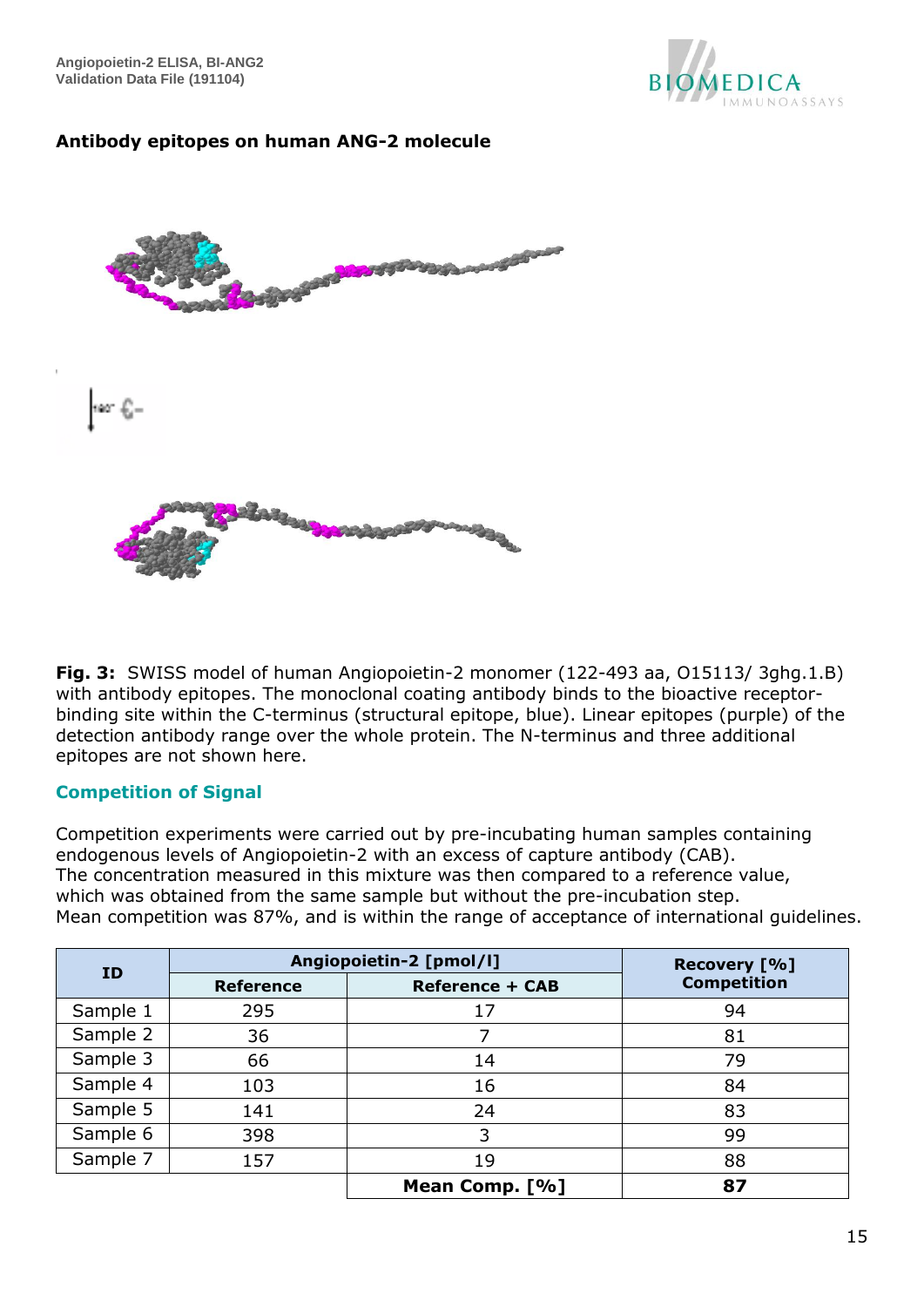

### <span id="page-15-0"></span>**CALIBRATION**

This immunoassay is calibrated against recombinant human soluble Angiopoietin-2 protein (Uniprot ID O15123, [https://www.uniprot.org/uniprot/O15123\)](https://www.uniprot.org/uniprot/O15123).

## **COMPARISON with other human ANGIOPOIETIN-2 ELISA assays**

### <span id="page-15-1"></span>**Assay Characteristics of different human Angiopoietin-2 ELISA assays**

|                                                | <b>BIOMEDICA</b>                                                                                     | Another MANUFACTURER                                                                  |
|------------------------------------------------|------------------------------------------------------------------------------------------------------|---------------------------------------------------------------------------------------|
| <b>Method</b>                                  | Sandwich ELISA,                                                                                      | Sandwich ELISA                                                                        |
| <b>Sample type</b>                             | Plasma, serum, cell culture supernatant,<br>urine                                                    | Plasma, serum, cell culture supernatant,<br>urine, saliva                             |
| Sample volume                                  | $20 \mu$                                                                                             | $20 \mu$                                                                              |
| <b>Assay time</b>                              | 3,5h                                                                                                 | 4,5h                                                                                  |
| Assay range                                    | 686 -21,960 pg/ml<br>(assay range optimized for clinical<br>samples- no additional testing required) | 46.9 - 3,000 pg/ml                                                                    |
| <b>Specificity</b>                             | Endogenous and recombinant human<br>ANG2. The ANG2 ELISA should detect all 3<br>ANG-2 isoforms       | Natural and recombinant human ANG2                                                    |
| <b>Antibodies</b>                              | Recombinant human monoclonal ANG-2,<br>polyclonal anti-human ANG2<br>(epitope-mapped antibodies)     | monoclonal anti-human ANG2,<br>monoclonal anti-human ANG2                             |
|                                                | Human serum matrix containting<br>recombinant human ANG2<br>7 ready to use standards                 | Protein buffered matrix containing<br>recombinant human ANG2<br>1 stock standard vial |
| <b>Standard Matrix</b>                         |                                                                                                      |                                                                                       |
| <b>Values of apparently</b><br>healthy samples | Plasma mean value $(n=11)$ :<br>1317 pg/ml (604-2635 pg/l)                                           | Plasma mean value (n=35):<br>1964 pg/ml (1071-4389 pg/ml)                             |
| <b>Values of clinical</b><br>samples           | CKD: Serum mean value/range (n=32):<br>7105 pg/ml (2641-19,311 pg/ml)                                | not indicated                                                                         |
| <b>Controls</b>                                | 2 vials (high, low), included                                                                        | not included                                                                          |
| <b>Validation</b>                              | According to FDA/ICH/EMEA guidelines                                                                 | not indicated                                                                         |
| <b>Use</b>                                     | <b>RUO</b>                                                                                           | <b>RUO</b>                                                                            |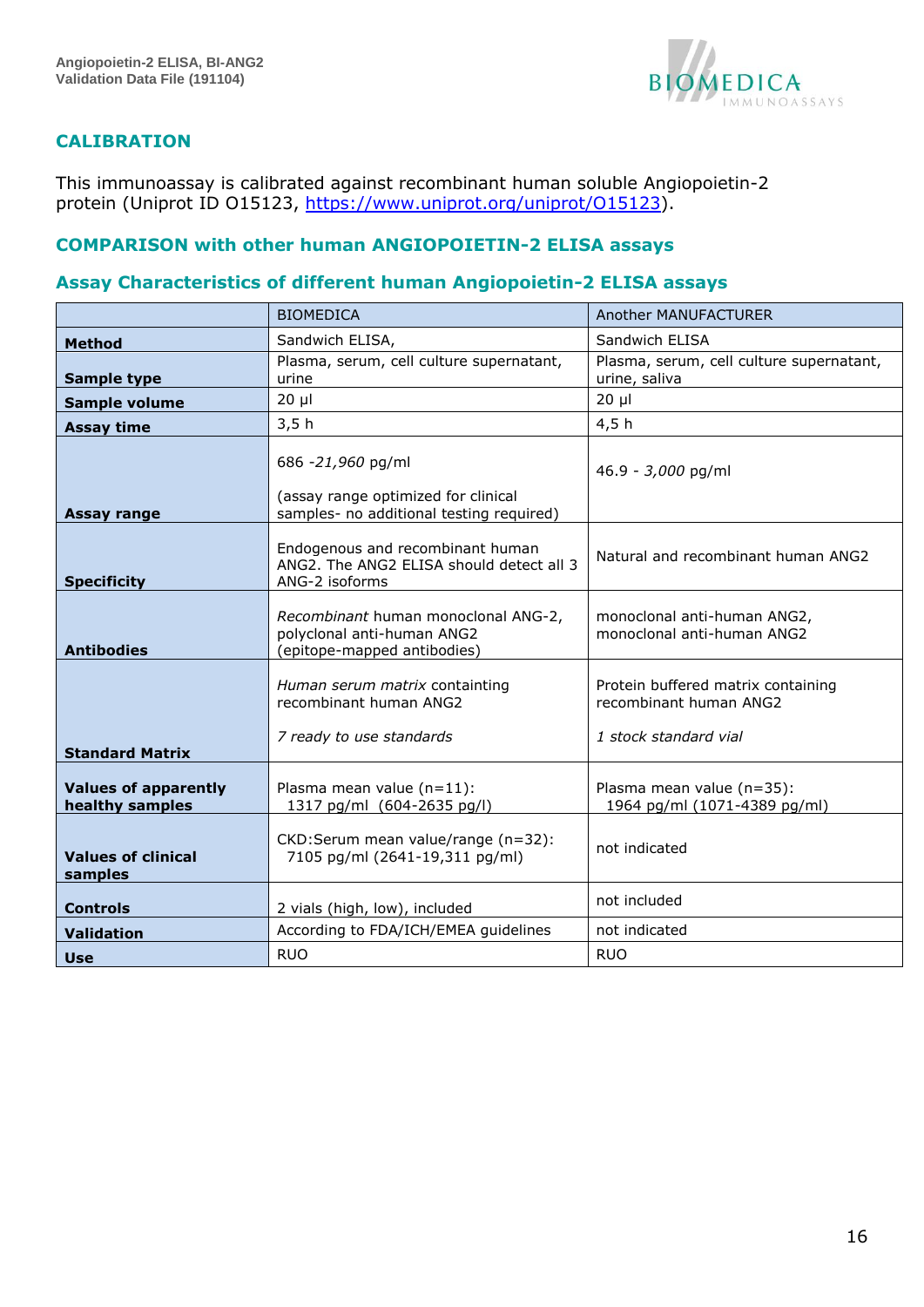

### <span id="page-16-0"></span>**Correlation of human samples measured with two different Angiopoietin-2 ELISA assay kits**

The Biomedica human Angiopoietin-2 ELISA was compared with another human Angiopoietin-ELISA assay using serum and plasma samples from various cohorts (n=77). The correlation between the Biomedica and the competitor assay is  $R2 = 0.9157$ .



#### **Sample panel:**

- Cardio panel  $(n=16)$  plasma
- Nephro panel  $(n= 32)$  serum
- Control panel (apparently healthy) (n=77) serum, plasma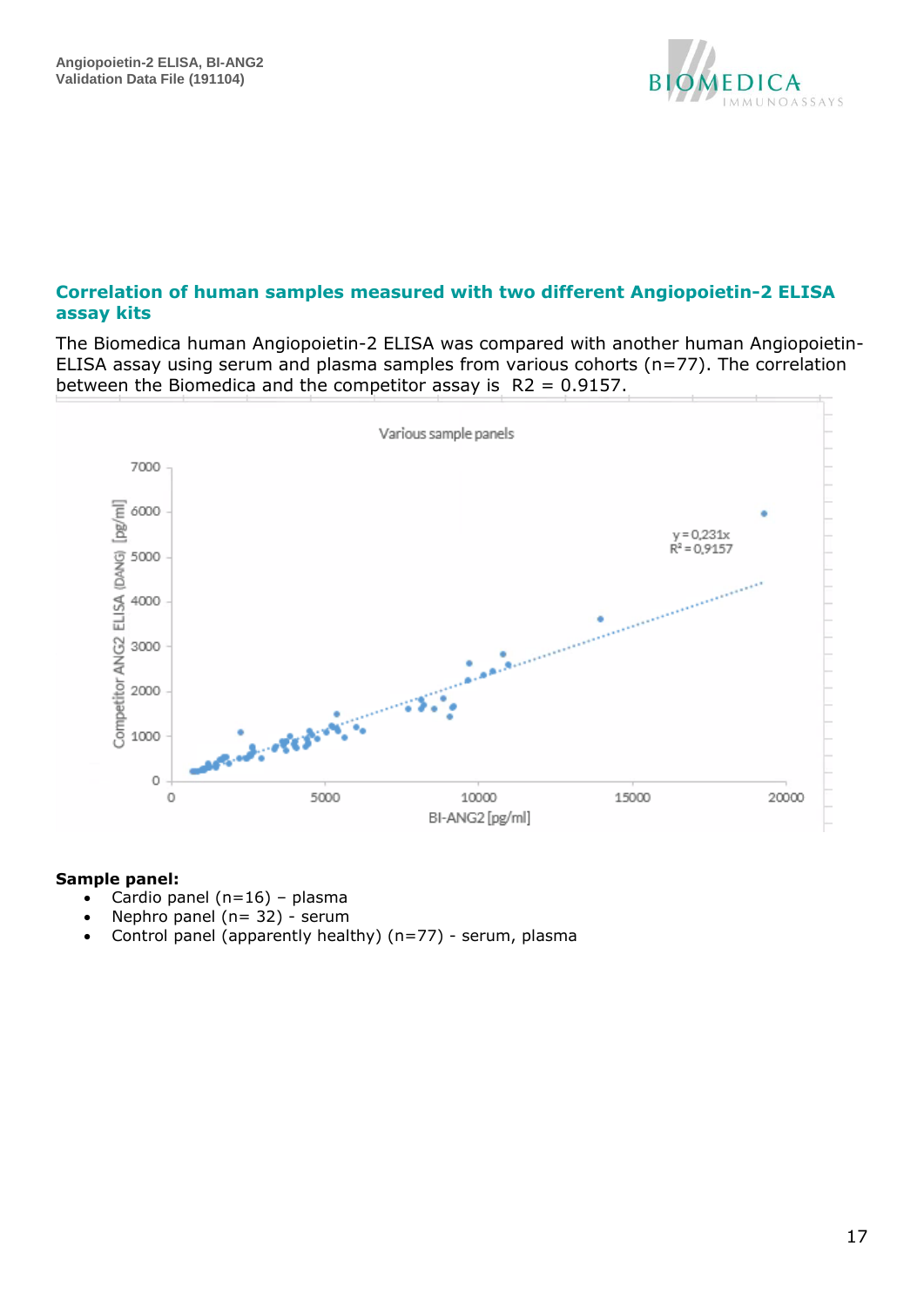

#### **Comparison of sample values [pg/ml] from a CKD-cohort measured with the Biomedica Angiopoietin-2 ELISA and an ELISA from another manufacturer**

|           |               | <b>BIOMEDICA human ANG2 ELISA</b> | <b>COMPETITOR human ANG2 ELISA</b> |  |
|-----------|---------------|-----------------------------------|------------------------------------|--|
| Sample ID | ANG2 [pmol/l] | ANG2 [pg/ml]                      | <b>ANG2</b> [pg/ml]                |  |
| S#1       | 168.3         | 9239                              | 1644                               |  |
| S#2       | 200.4         | 11000                             | 2565                               |  |
| S#3       | 98.8          | 5424                              | 1482                               |  |
| 5#4       | 98,5          | 5407                              | 1169                               |  |
| 5#5       | 255.2         | 14012                             | 3603                               |  |
| S#6       | 167,1         | 9174                              | 1630                               |  |
| S#7       | 81.9          | 4498                              | 812                                |  |
| S#8       | 87.4          | 4796                              | 916                                |  |
| S#9       | 68.8          | 3777                              | 863                                |  |
| S#10      | 149.0         | 8180                              | 1603                               |  |
| 5#11      | 74.5          | 4091                              | 873                                |  |
| S#12      | 75.2          | 4128                              | 712                                |  |
| S#13      | 185.5         | 10182                             | 2361                               |  |
| S#14      | 150.3         | 8253                              | 1672                               |  |
| S#15      | 69.1          | 3791                              | 673                                |  |
| S#16      | 67.6          | 3713                              | 767                                |  |
| S#17      | 114.0         | 6256                              | 1099                               |  |
| S#18      | 96.8          | 5316                              | 1188                               |  |
| S#19      | 54.4          | 2988                              | 490                                |  |
| S#20      | 80.8          | 4435                              | 926                                |  |
| S#21      | 141.3         | 7757                              | 1601                               |  |
| S#22      | 82.2          | 4514                              | 826                                |  |
| S#23      | 148.9         | 8173                              | 1795                               |  |
| S#24      | 191.5         | 10513                             | 2430                               |  |
| S#25      | 156,6         | 8598                              | 1582                               |  |
| S#26      | 162.0         | 8894                              | 1824                               |  |
| S#27      | 48.1          | 2641                              | 532                                |  |
| S#28      | 93.0          | 5106                              | 1064                               |  |
| S#29      | 176.3         | 9681                              | 2226                               |  |
| S#30      | 165.7         | 9098                              | 1409                               |  |
| S#31      | 351.8         | 19311                             | 5953                               |  |
| S#32      | 80.3          | 4408                              | 737                                |  |
|           | mean          | 7105                              | 1532                               |  |
|           | n             | 16                                |                                    |  |

Nephrologie CKD panel (n=32) -serum : Biomedica mean values: 7105 +/- 635 pg/ml Competotor mean values: 1532 +/-185 pg/ml

## <span id="page-17-0"></span>**REFERENCES & DOCUMENTS**

#### **Validation Literature**

The assay is fully validated according to:

- 1. ICH Topic Q2 (R1) "Validation of Analytical Procedures: Text and Methodology"
- 2. EMEA/CHMP/EWP/192217/2009 Guideline on bioanalytical method validation
- 3. Bioanalytical Method Validation, Guidance for Industry, FDA, May 2018

### **Additional Documents Available Online (www.bmgrp.com)**